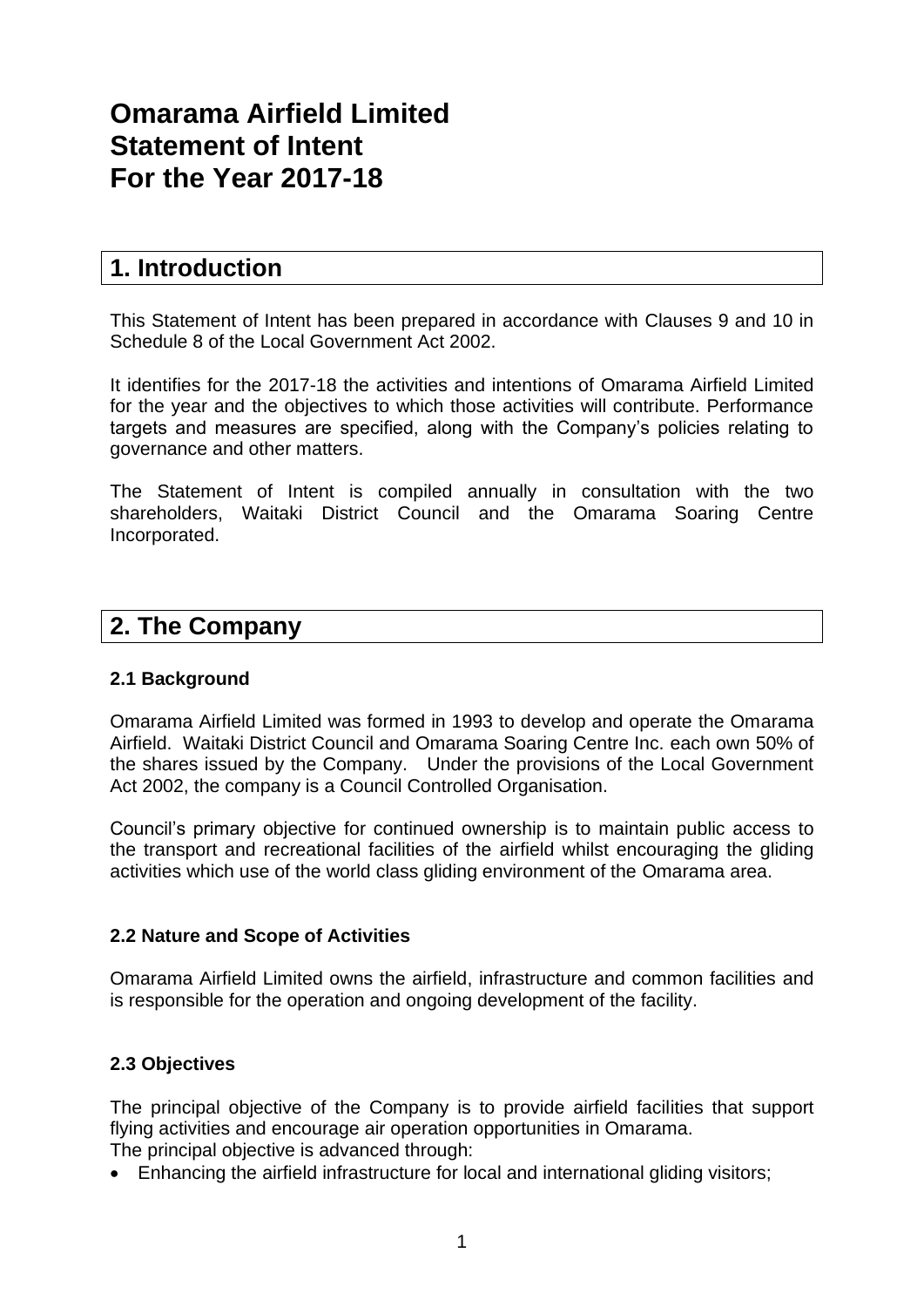- Providing public access to airfield facilities;
- Enabling recreational flying activities where they support the above objectives;
- Supporting commercial operations;
- Hosting competitions and events and
- Supporting aviation club operations.

## **2.4 Shareholder Expectations**

The shareholders expect that in conducting the affairs of the Company, the directors shall ensure:

- Business activities are conducted in an efficient and effective manner.
- Assets and liabilities are prudently managed.
- The overall performance supports shareholder reasons for continued ownership.
- The decisions made enhance the achievement of the Company's long term objectives.
- The Company acts as a good employer and as an environmentally conscious and responsible citizen.
- That transparent and collaborative relations are maintained with the shareholders.

## **3. Reporting and Performance Measures**

## **3.1 Reporting Frequency and Content**

A Director of the Company shall attend the meeting at which the Annual Report or Half Yearly Report is presented to the Council or the Omarama Soaring Centre.

Based on an annual balance date of 30<sup>th</sup> June the company will in accordance with the provisions of Clauses 8 and 9 of Schedule 8 and Section 64 of the Local Government Act 2002 provide to the shareholders the following reports:

## *Draft Statement of Intent*

By 1 March each year, the Directors shall deliver to the shareholders a Draft Statement of Intent for the following year .

## *Completed Statement of Intent*

By 30<sup>th</sup> June of each year, the Directors will deliver to the shareholders a Statement of Intent for the following year.

## *Half Yearly Report*

Within two months after the end of the first half of each financial year, the Directors shall deliver to the shareholders an un-audited report containing the information required by the Financial Reporting Act 1993. The report shall include a commentary on the first six months results and the outlook for the second six months with reference to any significant factors that are likely to have an effect on the Company's performance.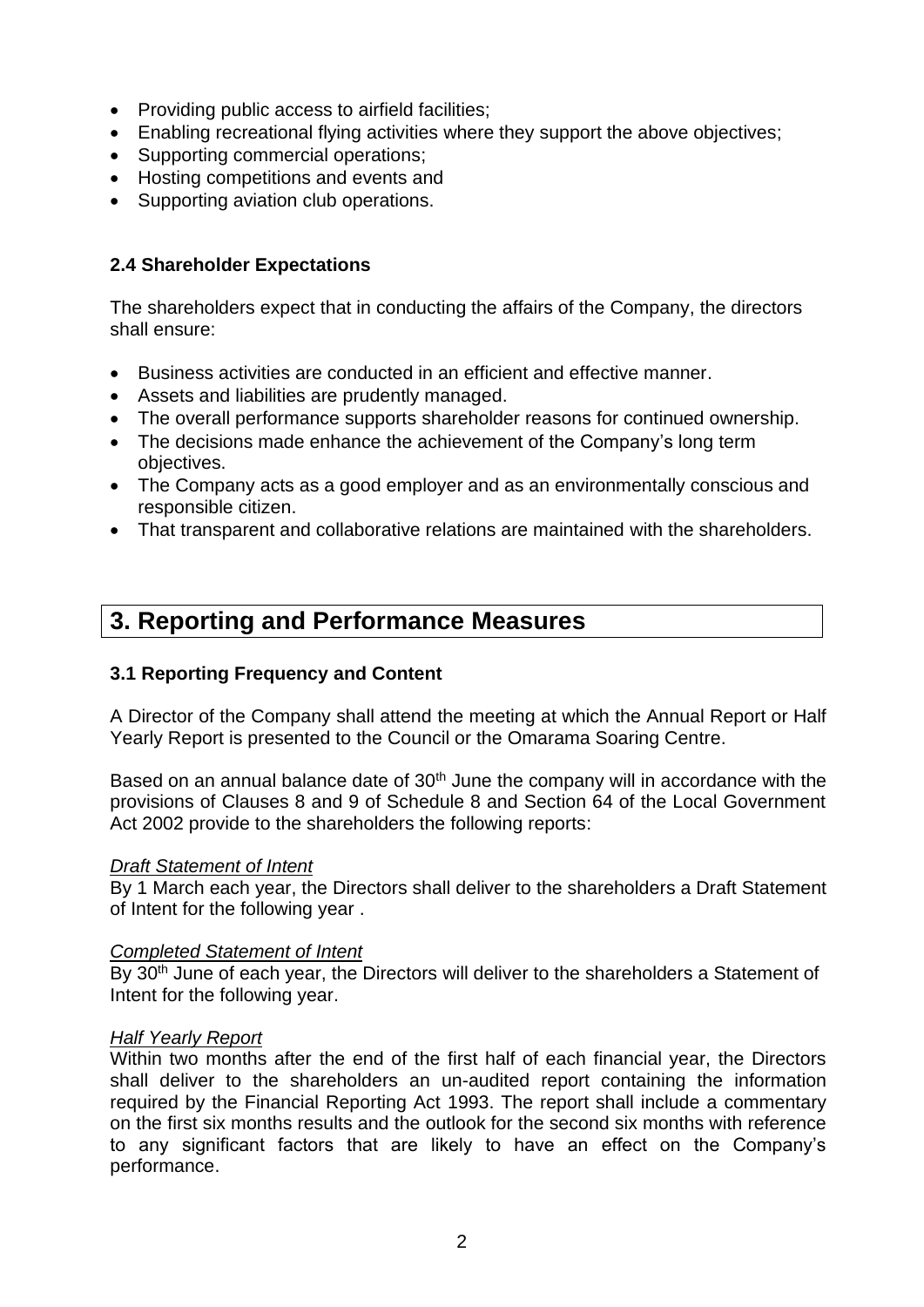## *Annual Report*

Within three months of the end of the financial year, the Directors shall deliver to the shareholders the Annual Report which will include:

- A report on the operations of the Company to enable an informed assessment of the Company's performance, including variations from the business plan and achievements against performance targets.
- Audited financial statements as required under the Financial Reporting Act 1993.
- A report on performance against the Corporate Governance Statement.

## **3.2 Performance Targets and Measures**

Over the next three years the Company's performance targets are to:

- (i) Maintain, operate and provide planned services within budgeted income.
- (ii) Achieve a break even or better financial result after prudent provision for asset replacement, depreciation and future trading requirements.
- (iii) Update the Company's business plan on an annual basis.
- (iv)Enhance the economic benefits to the Omarama and Ahuriri community arising from the operation and development of the airfield as measured by increased patronage of facilities and participation in events.

## *Ratio of Consolidated Shareholders' Funds to Total Assets*

*'Shareholders' Funds'* (Equity) are defined as the paid-up capital plus any retained tax paid profits earned less any dividends distributed to shareholders. They include accumulated surpluses, revaluation reserves, trust funds and any other reserves or funds which have been accumulated in accounts known as either "Revenue Reserves" or "Capital Reserves".

'*Total Assets'* are defined as the sum of all current and non-current assets plus investments of the Company.

The projected target for the ratio of shareholders' funds to total assets is at least 90%.

#### *Directors Estimate of the Company Value*

The Company's commercial value is estimated in all material respects to be equivalent to the paid up share capital. The directors will advise the shareholders on an annual basis if they believe the value to differ materially from this.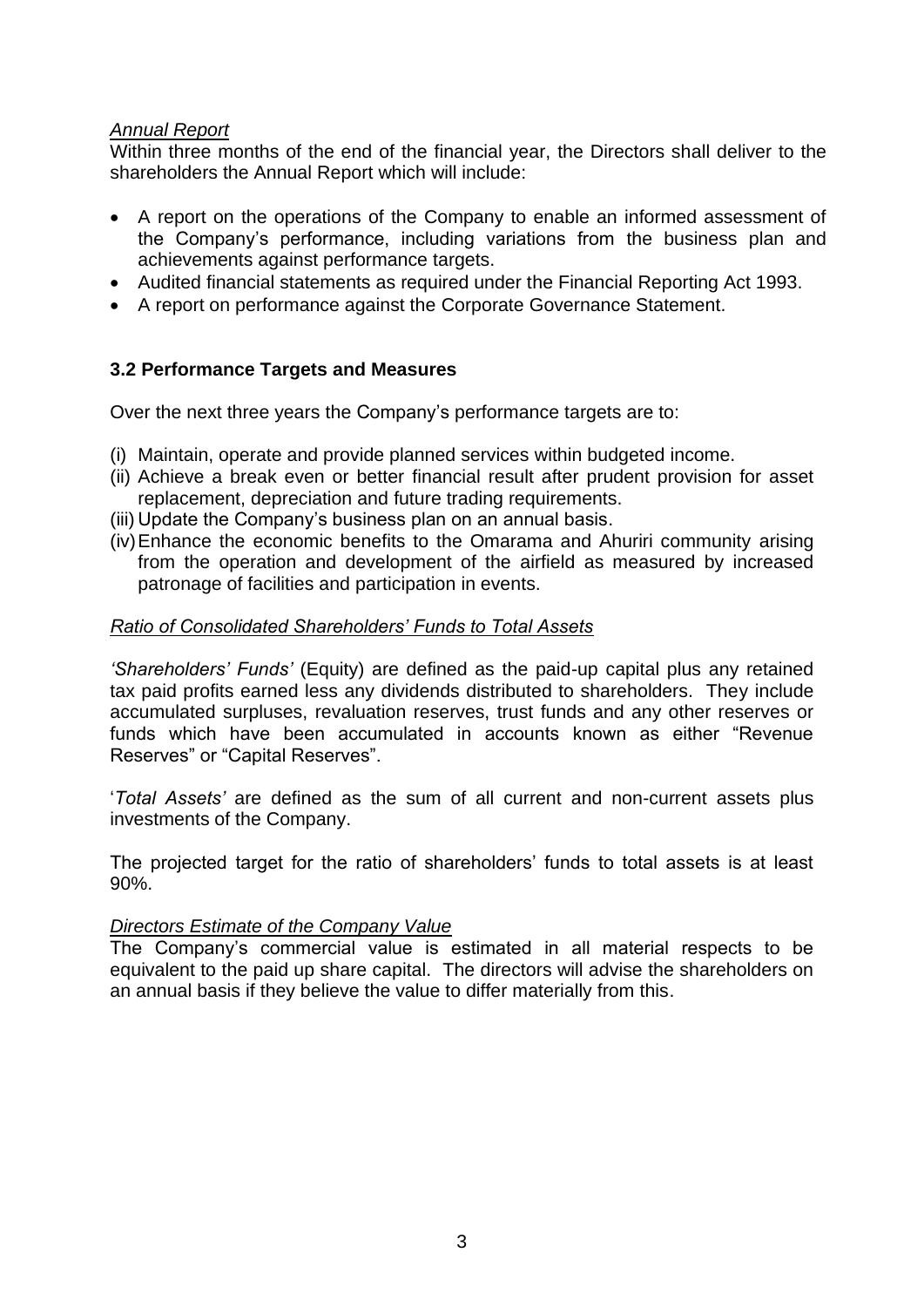## **4. Governance, Policy and Procedures**

## **4.1 Corporate Governance Statement**

## *(a) Role of the Board of Directors*

The Directors' role is defined in Section 58 of the Local Government Act 2002. This section states 'the role of a director of a council-controlled organisation is to assist the organisation to meet its objectives and any other requirements in its statement of intent' without limitation on 'the other duties that a director of a council-controlled organisation has.' The Board consults with the Company's shareholders in preparing and reviewing the Statement of Intent.

The Board meets on a regular basis and is responsible for the proper direction and control of the Company's activities as required by the Local Government Act 2002 and the Companies Act 1993

The Board acknowledges that it is responsible for the overall control framework of the Company but it recognises that no cost effective internal control system will preclude all errors and irregularities.

## *(b) The Role of the Shareholders*

The Board will ensure that the shareholders are informed of all major developments affecting the Company The shareholders are provided with a draft Statement of Intent and. information is communicated to them via the Half Yearly and Annual Reports or if required special meetings.

The shareholders appoint the directors

## *(c) Board Appointments*

The board comprises four directors and in accordnace with the constitution two are appointed by each shareholder.

The Council's director rotation policy requires its directors to retire over any three year period. Retiring Directors shall be eligible to apply for reappointment.

## *(d) Board Committees*

There are no Board Committees.

#### *(e) Company Management Structure*

The four directors' are involved on a day to day basis in the management of the airfield with administration and maintenance services contracted as required.

## **4.2 Dividend Policy**

It is not intended that the Company will pay a dividend

## **4.3 Accounting Policies**

The Company's accounting policies will comply with the legal requirements of the Companies Act 1993, the Financial Reporting Act 1993 and Local Government Act 2002.

A full statement of Accounting Policies will be presented in the Company's Annual Report.